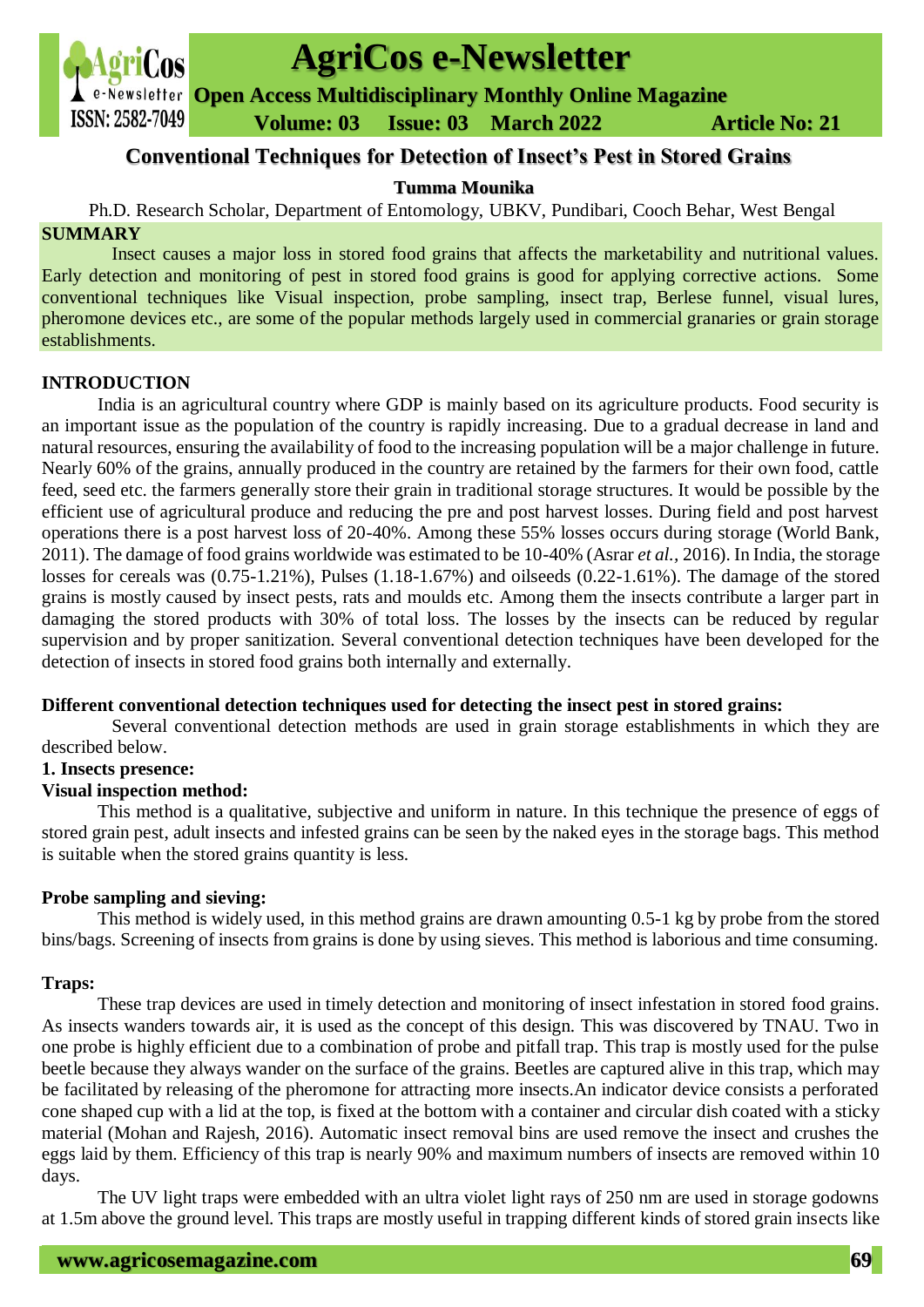lesser grain borer (*Rhyzopertha dominica* F.), rice weevil (*Sitophilus oryzae* L.), red flour beetle (*Tribolium castaneum* Herbst), saw toothed grain beetle (*Oryzaephilus surnamensis*) etc.



**Two in one probe Indicator device Insect egg removal UV light trap**

# **Visual lures:**

Light comes under visual lures which is used for detection, monitoring and management of insects in stored food grains in warehouses, godowns, elevators etc. It is a clean form of technology and uses three types of lights: incandescent, fluorescent and ultraviolet. In this case insects would attract and move towards the light of wavelength between 280-600 nm and some coloured objects due to their explicit reflectance (Neethirajan et al., 2007).

### **Pheromones:**

These are the chemicals secreted by insects used in traps to control insect population. There are different kinds of pheromones i.e., sex pheromones, aggregation pheromones. These are used for the communication among insects. Trap of different materials were used on adhesive coated surface or a funnel shaped structure to catch the insects.

# **2. Detection of insect's density:**

# **Berlese funnel method:**

This consists of a standard funnel apparatus with mesh screen. Here below the incandescent light the grain samples are kept in a funnel for 8hrs and a jar containing alcohol/ water is used for capturing the insects. Funnels are equipped with screen bottom small enough to retain the grains and large enough to allow passage of the insects through it. It uses dry heat to remove the insects from the grains. Dry heat warms the grains and compels the insects to move opposite to heat in a funnel (Neethirajan et al., 2007).

# **Uric acid method:**

The main element of insect's excreta has been recommended as a tracing element of insect infestation in stored food grains is Uric acid. This method detects the entire period of store indirectly. Different methods were developed to determine the uric acid level: by paper chromatographic, fluorometric, colorimeter, gas liquid chromatography, thin layer chromatography. As per BIS colorimeter method is used mostly for uric acid measurement to determine the level of infestation.

## **Hidden infestation detector:**

It is very simple and low cost device used to detect the hidden infestation in the grains. It consists of three circular plates placed over one another. The top and middle plates are hinged for easy operation during lifting. The base plate is covered with ninhydrin treated filter paper. Sorghum infested with S. oryzae, wheat with angoumois grain moth (*Sitotroga cerealella*) and green gram with cowpea weevil (*Callosobruchus maculatus*) were tested with this detector. Holes of middle plate were filled with grain samples of about 20% moisture content.